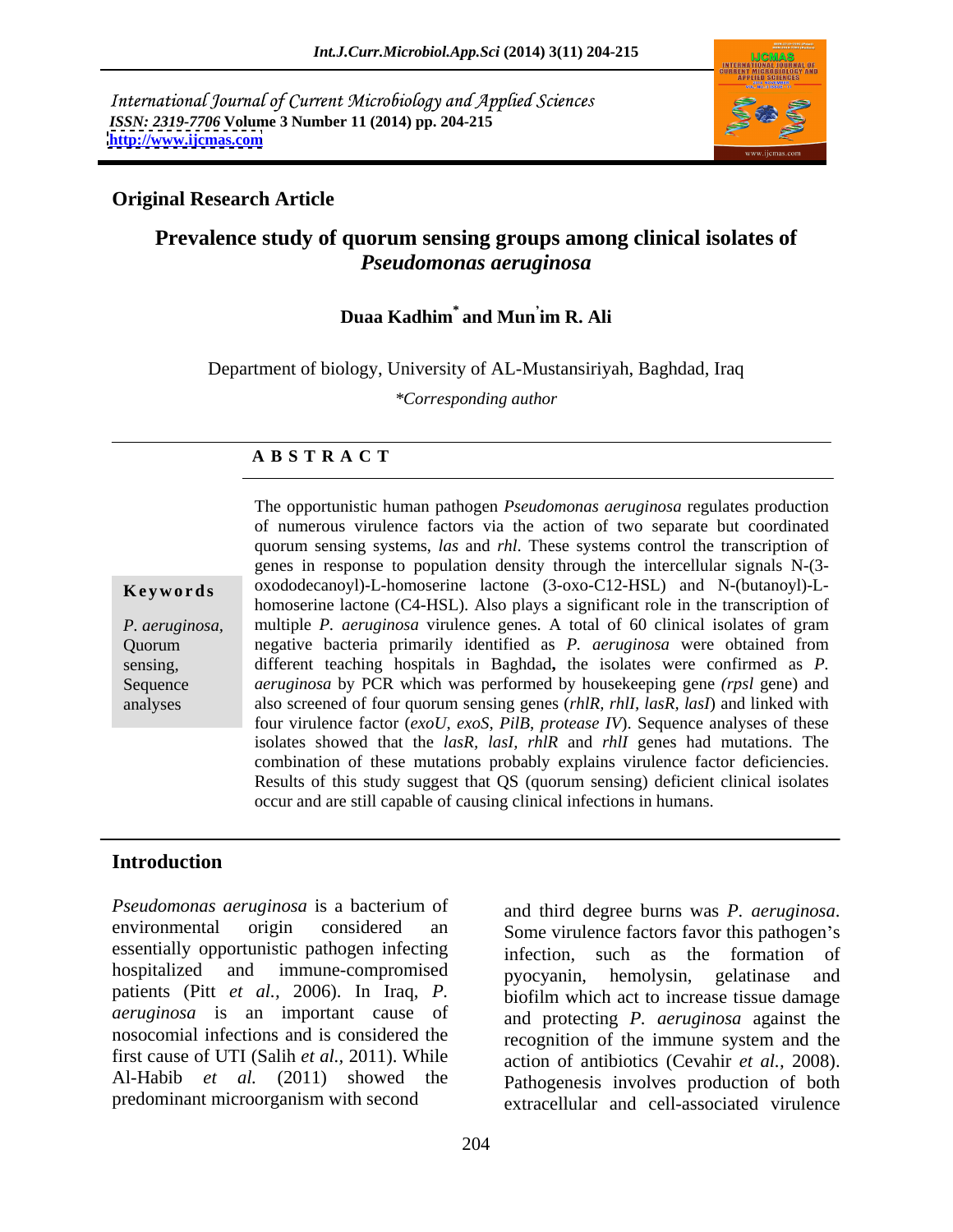factors (Wagner, 2008). Many virulence factors are expressed through a cell density dependent mechanism known as quorum **Sampling:** Between September and include elastase, lipase, protease, and several from different teaching hospitals in and cleave the cell surface receptors on

There are generally three major classes 1). of bacterial quorum sensing systems based on the type of auto inducer signals and the receptors used for its detection. In inoculated directly onto 5% blood agar, gram negative bacteria typically use Lux I/R *pseudomonas agar* and MacConkey's agar *quorum-sensing* (Yang, 2009). which were incubated at 37°C for 24 hours The *las* system consists of the *lasR*— and with further 48 hours incubation if there transcriptional regulator and the *lasI* synthase protein. *lasI* is essential for the was relied upon their colonial morphology, production of the AHL signal molecule *N*- gram reaction and standard biochemical (3-oxododecanoyl)-L-homoserine lactone tests. Further confirmative diagnostic tests (3O-C12-HSL). *lasR* requires 3O-C12-HSL in for *P. aeruginosa* were attempted including order to become an active transcription growth at 42°C in brain heart infusion, factor. It was recently demonstrated that, in oxidase test, catalase test, urease test and the presence of 3O-C12-HSL, *lasR* forms multimers, and that only the multimeric form of this protein is able to bind DNA and **DNA Extraction:** Template DNA was regulate the transcription of multiple genes prepared as described by Ruppé *et al.* and it regulates expression of *lasA* (2009). Briefly, few isolated colonies of (lasAprotease), *apr* (alkaline protease), *toxA* overnight growth bacteria were suspended (exotoxinA), *lasI* (the PAI-1synthase), and *lasB* (elastase) at high cell density. boiled in a water bath, for 10 min. After

*aeruginosa* consists of the *rhlI* and *rhlR*

# **Materials and Methods**

sensing. These additional virulence factors December 2013, 60 samples were taken cytotoxins, encoded by *exo* genes. Elastase Baghdad. The swab samples were taken and alkaline protease are known to degrade from patients with burn wound and ear a large variety of tissue components such as infections, sputum samples from respiratory proteinaceous elements of connective tissue tract infection (RTI), urine samples were neutrophils (Lomholt., 2001). tract infection (UTI) and blood samples **Sampling:** Between September and from different teaching hospitals taken from patients suffering from urinary from suspected bacteremia patients (Table 1).

> **Phenotypic tests:** The specimens were is no growth. Identification of the isolates growth at 42°C in brain heart infusion, oxidase test, catalase test, urease test and confirmatory by api*20E* kit.

A second QS system in *P*. suspension was taken as a template. thoroughly in 1 mL distilled water and centrifugation at 10000 rpm for 5 min, the suspension was taken as a template.

proteins. The *rhlI* synthase produces the **Application of PCR:** In order to confirm AHL *N*-butyryl-L-homoserine lactone (C<sub>4</sub>- the isolates as *P. aeruginosa*, PCR assay that HSL), and *rhlR* is the transcriptional based on housekeeping gene *(rpsL* gene) regulator. Only when *rhlR* is complexed sequence with specific primers as described with C<sub>4</sub>-HSL does it regulate the expression by Xavier *et al.* (2010), was carried out in of several genes. *rhlI, rhIA*, and *rhIB* an 25 µL reaction volumes composed from operon, coding for rhmnosyl transferase 12.5 µl of GoTaq®Green Master Mix, which is required for rhamnlipid production template DNA-5µl, forward & reverse and *rpoS* a stationary -phase sigma factor. primers-1.5 µl for each, and 4.5 µl of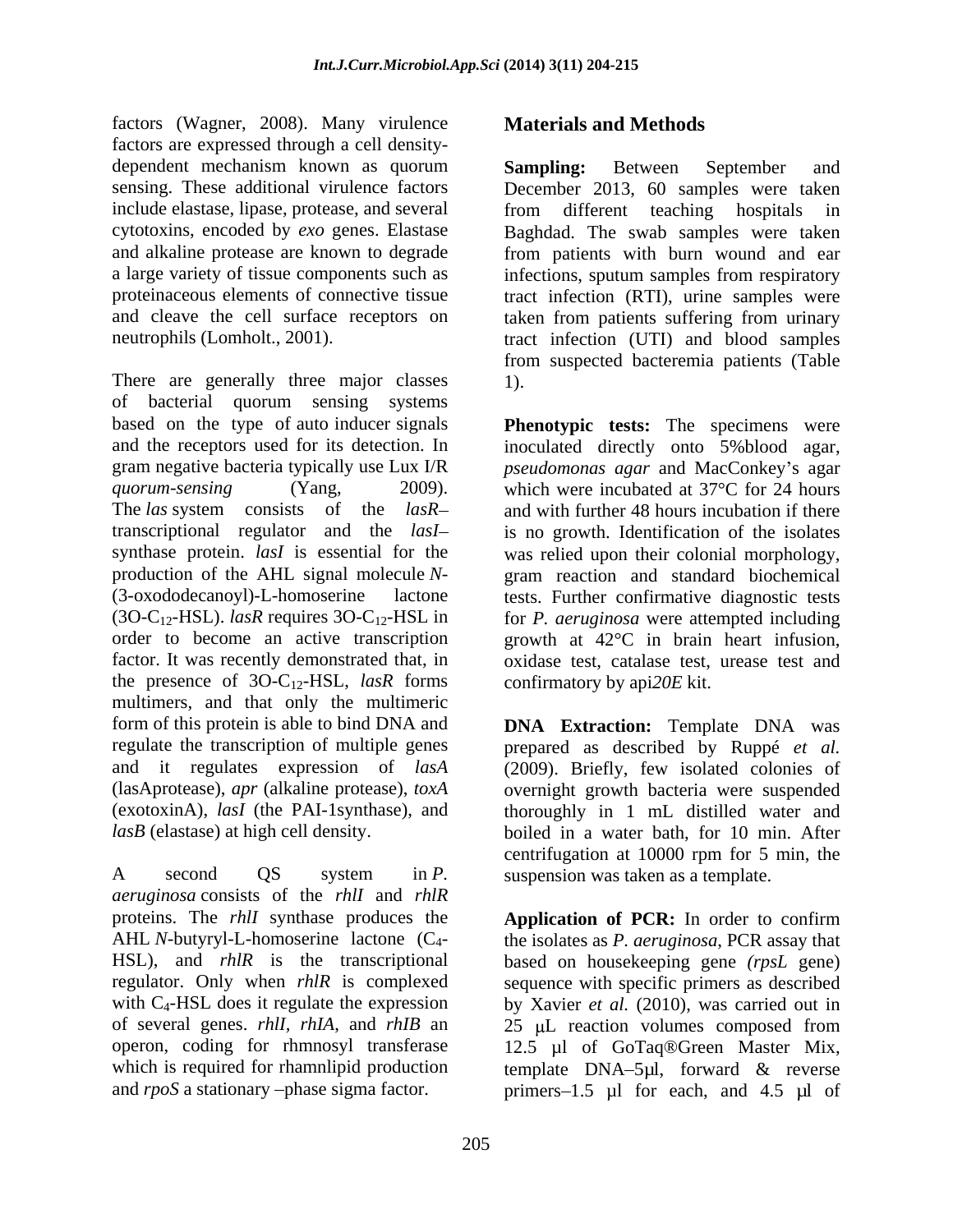Deionized Nuclease Free water was added min consisted of 35 cycles of 94ºC for 30 to PCR mixture to get final volume of 25 seconds, specific annealing temperature µl. PCR mixture without template DNA was used as a negative control. PCR was run and a final extension at 72ºC for 10 min. under the following conditions : primary The detection PCR products was performed denaturation step at 95°C for 5 min, 30 repeated cycles start with denaturation step at 94°C for 30 sec, annealing at 57°C for 30

Detection of virulence genes was performed sequencer ABI3730 XL. For PCR The primers sequences were previously reported and obtained from Alpha DNA lasR start 5- ATGGCCTTGGT performed in a thermal cycler (Eppendorf,  $lasR$  stop 5-GCAAGATCAGAGA Germany), using the following primers for GTAATAAGACCCA-3 *pilB*F(**5 -** ATG AAC GAC AGC ATC CAA CT **- 3** ); *pilB*R (**5 -**GGG TGT TGA CGC GAA AGT CGA T'- 3'); *ExoU* F(5'-GGG lasl stop 5- GTCATGAAACCGCC AAT ACT TTC CGG GAA GTT'- 3'), AGTCG-3 GTT **- 3** ); *ProteaseIV* F(**5 -**TAT TTC GCC *ProteaseIV*R(**5 -**AAT AGA CGC CGC included an initial denaturation at 94°C for 5 seconds, specific annealing temperature AGC-3 60 $\circ$ C for 30 seconds and 72 $\circ$ C for 5 min 30 seconds and a final extension at 72 °C for 10 **Detection** of **amplicion:** Following CGA CAA GG **- 3** ); *ExoS*R(**5 -**TTC AGG TCC GCG TAG TGA AT<sup>'</sup> **3**<sup> $\prime$ </sup> gene the ladder 100-bp are examined by annealing temperature  $65^{\circ}$ C for 30 seconds boric acid, 1 mM EDTA, pH 8.3), stained at 72ºC for 10 min in Thermal Cycler. While all quorum sensing gene reaction mixtures included an initial denaturation at 94°C for 5

50°C for 30 seconds and 72ºC for 30 min on 0.8 to 1% agarose gels by electrophoresis and visualized under UV light.

sec, and 1 min at 72°C as extension step **DNA sequence analysis of** *lasR***,** *rhlR***,** *lasI* followed by final extension step at 72°C for **and** *rhlI* **genes**: *lasR*, *rhlR*, *lasI* and *rhlI* 7 min. genes from all isolates were PCR amplified **PCR amplification procedure:** purification the PCR products were by amplifying the genes by multiplex PCR. <br>amplification and sequencing the following company (USA). Amplification was TGACGGTT-3 *ExoU*R(**5 -**CGA TCT CGC TGC TAA TGT *rhlR*start 5- GCCATGATTTTGCCGTATC CGA CTC CCT GTA<sup>'</sup>- 3<sup>'</sup>); *rhlR* stop 5- CGAGCATGCGGCAGGAG TGA AAT C<sup>'</sup> **3**<sup> $\prime$ </sup>) the reactions mixtures *rhlI* start 5 GGAGTATCAGGGTAGGG min consisted of 35 cycles of 94°C for 30  $r h l I$  stop 5- CGAGCATGCGGCAGGAGA using the primer sets described below. After sequenced on an Applied Biosystem DNA sequencer ABI3730 XL. For PCR primers were used. *lasR* start 5- ATGGCCTTGGT TGACGGTT-3 *lasR* stop 5-GCAAGATCAGAGA GTAATAAGACCCA-3 *lasI* start 5- ATGATCGTACAA ATTGGTCGGC-3 *lasI* stop 5- GTCATGAAACCGCC AGTCG-3 GG-3 AAGC-3 ATGC-3 AGC-3

min for *ExoS*F(5'-CTT GAA GGG ACT amplification, aliquots (10 µl) were removed reactions mixtures included an initial electrophoresis (70V, 45 min) in gels denaturationat 94°C for 5 min consisted of composed of 1.5% (w/v) agarose (Promega, 35 cycles of 94ºC for 30 seconds, specific USA) in 1X TBE buffer (40 mMTris, 20mM and  $72^{\circ}$ C for 5 min in and a final extension with ethidiumbromide (5  $\mu$ g/100 ml). Gels **Detection of amplicon:** Following from each reaction mixture and  $\lambda$  phage ladder 100-bp are examined by boric acid, 1 mM EDTA, pH 8.3), stained were visualized under UV illumination using a gel image analysis system.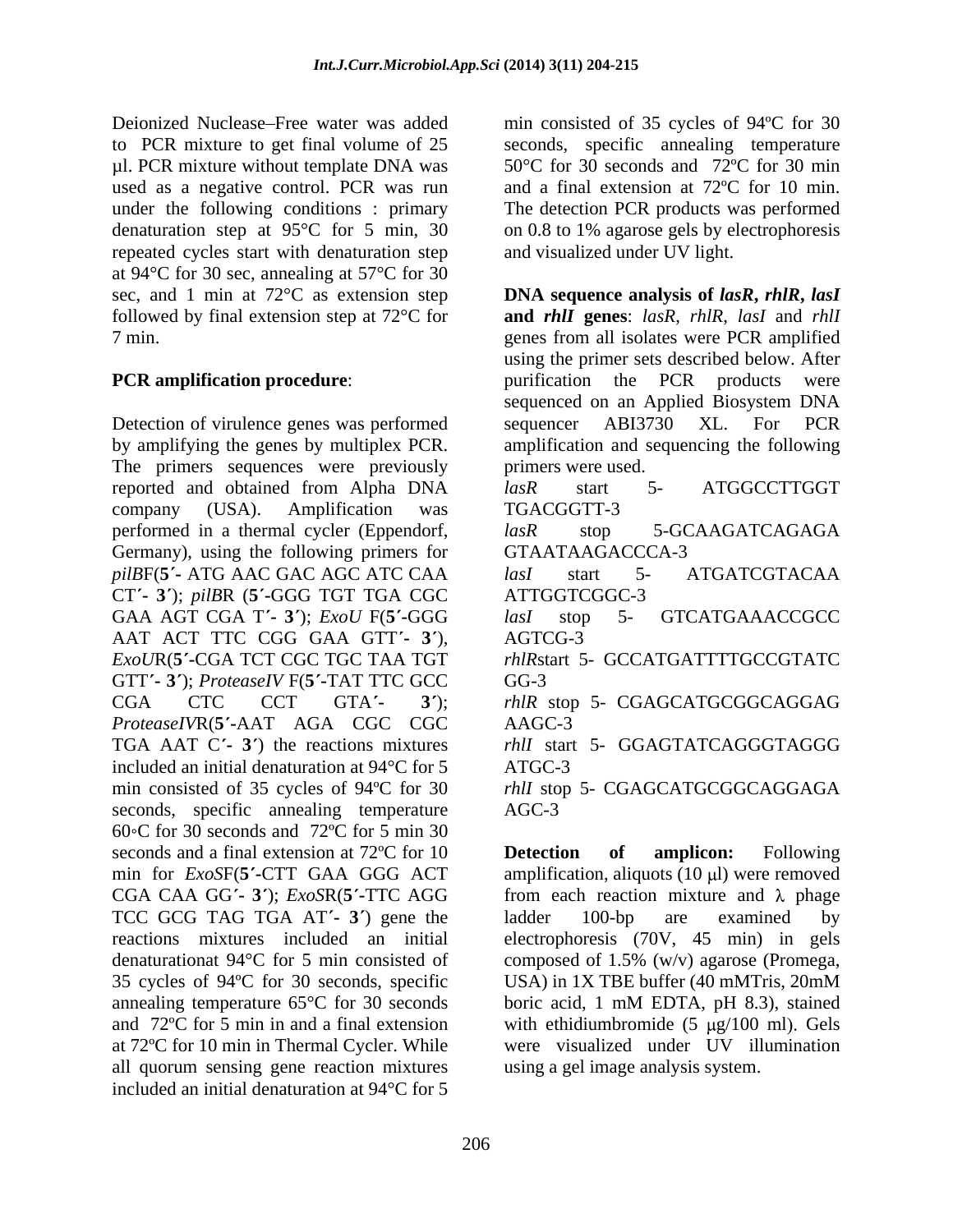In this study, sixty isolates of *P. aeruginosa* were isolated from different hospitals in Bagdad the source of these isolates were as patients, 18 isolates from wounds infections, 9 isolates from sputum taken from patients suffering from respiratory tract infection, 6 isolates from blood, 2 isolates from urinary tract infections (UTI), and the last 3 isolates

Microscopic examination of *P. aeruginosa* showed negative gram reaction, very small rods occur as single bacteria or in pairs. For other biochemical tests, *P. aeruginosa* showed a positive result for oxidase, and catalase, while negative result for urease test. Final identification for the isolate have been done at two levels: The first was by using conventional method (api 20E) that her as cytotoxic nor invasive. characterized as the typical easy and rapid<br>Therefore, there are three phenotypes of one. The second step have been performed<br> *P. aeruginosa*, cytotoxic, invasive and polymerase chain reaction technique (PCR) all the 60 isolates gave positive result in both of the previous two steps. Salman *et al.* (2013) pointed to the beneficial use of housekeeping gene in species detection. Moreover Caltoir *et al.* (2000) suggested that PCR is the technique that offers a fast (<1.5h) tool with high sensitivity and specificity for the detection of *P. aeruginosa* as compared to conventional methods.

The polymerase chain reaction (PCR) is a powerful technique that has rapidly become one of the most widely used techniques in techniques were used for the detection by 60% of isolates from wound infections, 40% PCR: multiplex and uniplex. This technique of ear isolates, then 20% for each of urine is very sensitive, easy to perform, specific and burn isolates. In the last *proteaseIV* ( $TC$ ) for gene families and very efficient gene the results showed that  $46.6\%$  ( $28/60$ ) for gene families and very efficient compared with the other methods (Bradford, 2001). Widespread of this gene in *P. aeruginosa*

**Results and Discussion** Sixty isolates from different hospitals in follows: 22 isolates collected from burn genes in local isolates. Beginning with the from ear swab. isolates contain either *exoS* or *exoU*. 33 by housekeeping gene (*rpsL*) using neither cytotoxic nor invasive (Zhu *et*  $\sqrt{DSD}$ ) Baghdad used to study four virulence factor [*exoU, exoS, PilB, ProteaseIV (TC*)] which was screened by PCR and the results which showed high frequency of virulence factor genes in local isolates. Beginning with the genes codifying for the type III secretion system (T3SS), the *exoS* and *exoU* were differently distributed among the tested strains. 91.6% (55/60) harbored TTSS genes and the results showed that most of the (55%) isolates showed *exo U +/ exo S* while 16  $(26.6\%)$  isolates showed (exo U -/ exo  $S +$ ) whereas 5 (8.3%) isolates showed  $(exoU + /exoS+)$  and the last 7  $(11.6\%)$ isolates show (*exo U -/exo S* -). Those which harbor *exoU* gene are referred to as cytotoxic and which those harbor *exoS* are referred to as invasive and those that do not harbor any of these genes are considered neither as cytotoxic nor invasive. Therefore, there are three phenotypes of *P. aeruginosa*, cytotoxic, invasive and *al*., 2006; Choy *et al.,* 2008).

molecular biology because it is quick, harbor this gene, and widespread inexpensive and simple. In this study, two dissemination of this gene in *P. aeruginosa* For pilB gene, the results showed that 21.6% (13/60) of *P. aeruginosa* harbor this gene, and the majority of these isolates were from male patients the results showed a widespread dissemination of this gene in *P. aeruginosa* isolated from burn infection 61.5% (8/13) followed by wound infections 30.7% (4/13) and one isolates 7.6% (1/13) from sputum this result partially agree with (Holban *et al.,* 2013) who showed that 35% isolates of *P. aeruginosa* harbor this gene, and widespread dissemination of this gene in *P. aeruginosa* 60% of isolates from wound infections, 40% of ear isolates, then 20% for each of urine and burn isolates. In the last *proteaseIV* (*TC*) gene the results showed that 46.6% (28/60) isolates *of P. aeruginosa* harbor this gene.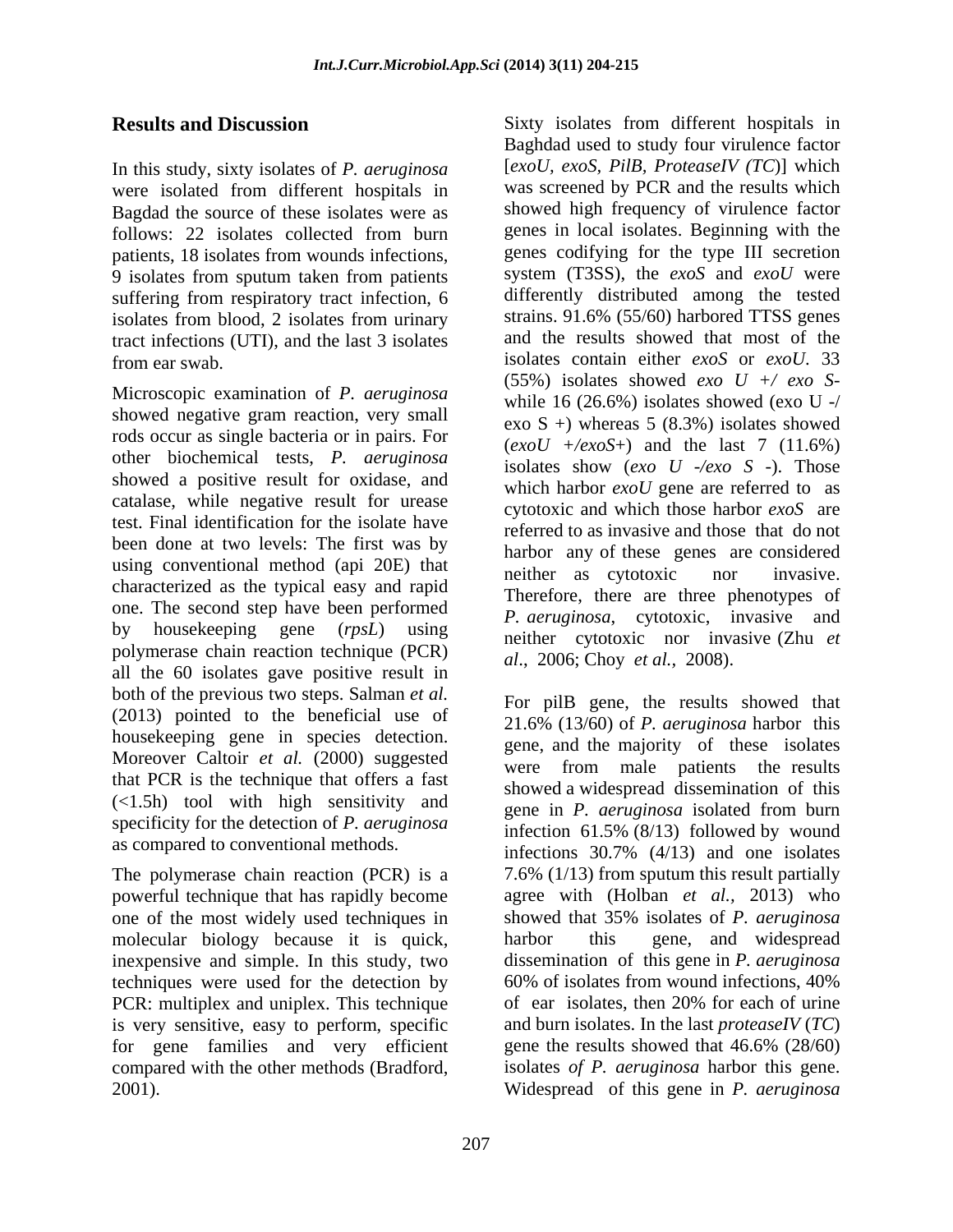isolated from surgical wound and burn patients 64.2% (18/28) is due to that contribute with tissue injuries followed by surgical wound isolates harbor this gene conserved among CF lung isolates, which suggests that *protease IV* may have an additional factors yet uncharacterized

QS genes (*lasI, lasR, rhlI, rhlR*), were screened by multiplex PCR technique, the while only 18.3% (11/60) were negative for all these genes. The results was  $65\%$   $(39/60)$ The role of QS in the pathogenesis of *P.*

defective in production of all virulence factors tested PCR analysis of these isolates for the presence of QS genes revealed that signaling molecule and C4-HSL dependent virulence factors as a result of mutations in

sputum 21.4% (6/28) this results agree with virulence factor genes. This results agree Holban *et al.* (2013) who showed most of with Schaber *et al.* (2004) who identified and disagree with Smith *et al.* (2006) who virulence factors tested, yet still caused a showed that the *protease IV* gene highly wound infection suggested that besides important role in the pathogenesis of *P.* involved in the pathogenesis of *P. aeruginosa* at this site and contribute to *aeruginosa.* Another possibility that may acute lung infection in young CF patients. lead a QS deficient strain to cause infection results showed that 81.6% (49 /60) isolates deficient strains of *P. aeruginosa*. This study were positive for one or more QS genes pointed to that there may be different types the QS genes but still cause infections in humans, also the results show 1 isolate P12 out of 60 negative for all QS genes and QS deficient clinical isolate which lost all known virulence factors, there may be additional factors yet uncharacterized is the presence of multiple *P. aeruginosa* strains in the infection site. A single patient may be infected by both QS proficient and of isolates from the same patients.

isolates were positive for *rhlR*, 43.3 % (26/60) isolate were positive for *rhlI*, while 5% (3/60) positive for *LasR* and the last 78.3% (47/60) were positive for *lasI*. virulence factor. This agree with Dénervaud *aeruginosa* was examined and the results other virulence factors which may not be show high frequency of virulence factor stringently controlled by QS, the results of genes in local isolates., suggesting that this study confirm that the QS systems play these isolates were QS proficient. an important role in the pathogenesis of *P.* This observation confirms the crucial role of is capable of causing clinical infections in QS in *P. aeruginosa* virulence in the humans despite of QS deficient contradict present study, among the 60 isolates we the theory that QS plays a major role in *P.* identified 2 isolates (P24 and P56) that were *aeruginosa* pathogenicity and not all Isolates (P5, P6, P7, P10, P12, P13, P14, P39, P40, P43, and P45) show negative for all QS gene but contain one or more *et al.* (2004) who confirm there may be *aeruginosa* and indicate that *P. aeruginosa* virulence factor controlled by QS.

P24 isolate contained *lasR*, *lasI*, *rhlR* sequenced *lasR*, *lasI*, *rhlR* and *rhlI*, results and *rhlI* genes while P56 isolate was showed different types of mutation. negative for *lasR* and *rhlI*. Bosgelmez *et al.* Investigations of QS functionality and (2008) explained this results and confirm connected phenotypes, expressed by biofilm that point mutation in QS gene cause that and non-biofilm producer isolates, showed result, they reported QS mutation isolates that a significantly higher proportion of that were unable to produce the C4-HSL mutation in biofilm isolates compared to To determine if QS genes have mutations, sequenced *lasR, lasI, rhlR* and *rhlI*, results showed different types of mutation. their non-biofilm.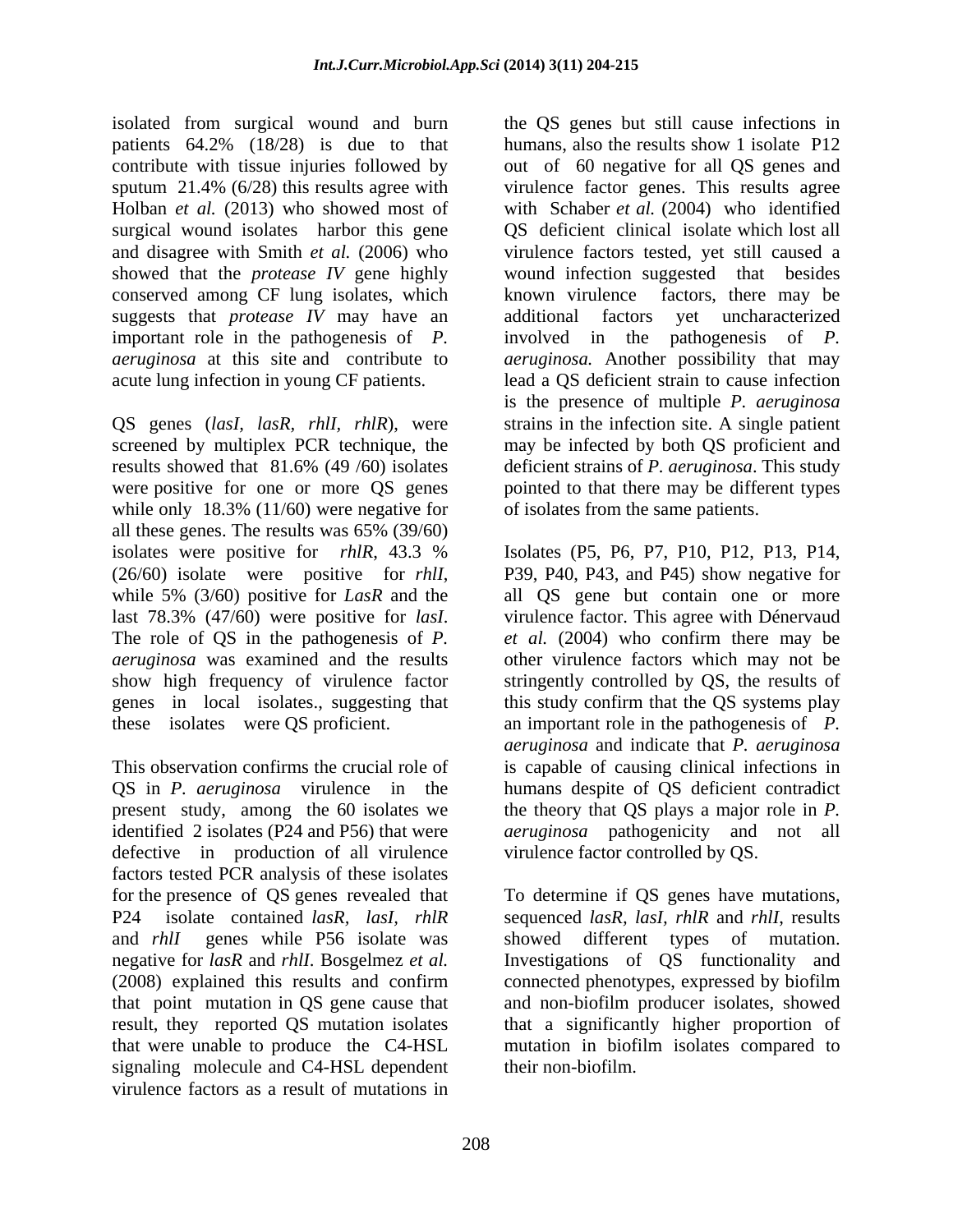| Type of<br>specimen isolates | No. of | aeroginosaisolates,<br>no. $(\%)^a$ | Gender, no. $(\%)^a$ |        | Dwelling-place, no.<br>$(%)^a$ |        |
|------------------------------|--------|-------------------------------------|----------------------|--------|--------------------------------|--------|
|                              |        |                                     | Male                 | Female | Urban                          | Rural  |
| Burn                         | 22     | 36.66                               | 15                   | 21.6   | 31.6                           |        |
| Wound                        | 18     | 30                                  | 26.6                 | 3.3    | 18.3                           | 11.3   |
| Sputum                       |        | 15                                  | 6.6                  | 8.3    |                                | 10     |
| <b>Blood</b>                 |        | 10                                  | 10                   | $\sim$ | 8.3                            | 1.6    |
| Ear swab                     |        |                                     |                      |        |                                | $\sim$ |
| Urine                        |        | ن.ر                                 | 1.6                  | 1.6    | 3.3                            |        |
| Total                        | 60     | 100                                 | 64.8                 | 34.8   | 71.5                           | 27.9   |

**Table.1** Prevalence *P. aeroginosa* of in clinical specimens

**<sup>a</sup>**Percentage of the number of isolates with respect to the total number of isolates.

**Figure.1** Agarose gel electrophoresis (1%agarose, 7 V/cm<sup>2</sup>for 60min) of *rpsL* gene (201bp amplicon). Lane M 100bp DNA ladder, lanes 1-7 represent of bands



**Fig.2** Agaros gel electrophoresis (1% agarose, 7 v/cm2 for 60 min)of *exoS*gene (504bp amplicon) lane M100 bp DNA Ladder); lanes1-12 represent of bands



**Fig.3** Agaros gel electrophoresis (1% agarose, 7 v/cm<sup>2</sup> for 60 min)of *PilB* gene (826) bpamplicon) lane M100 bp DNA Ladder); lanes1-6 represent of bands

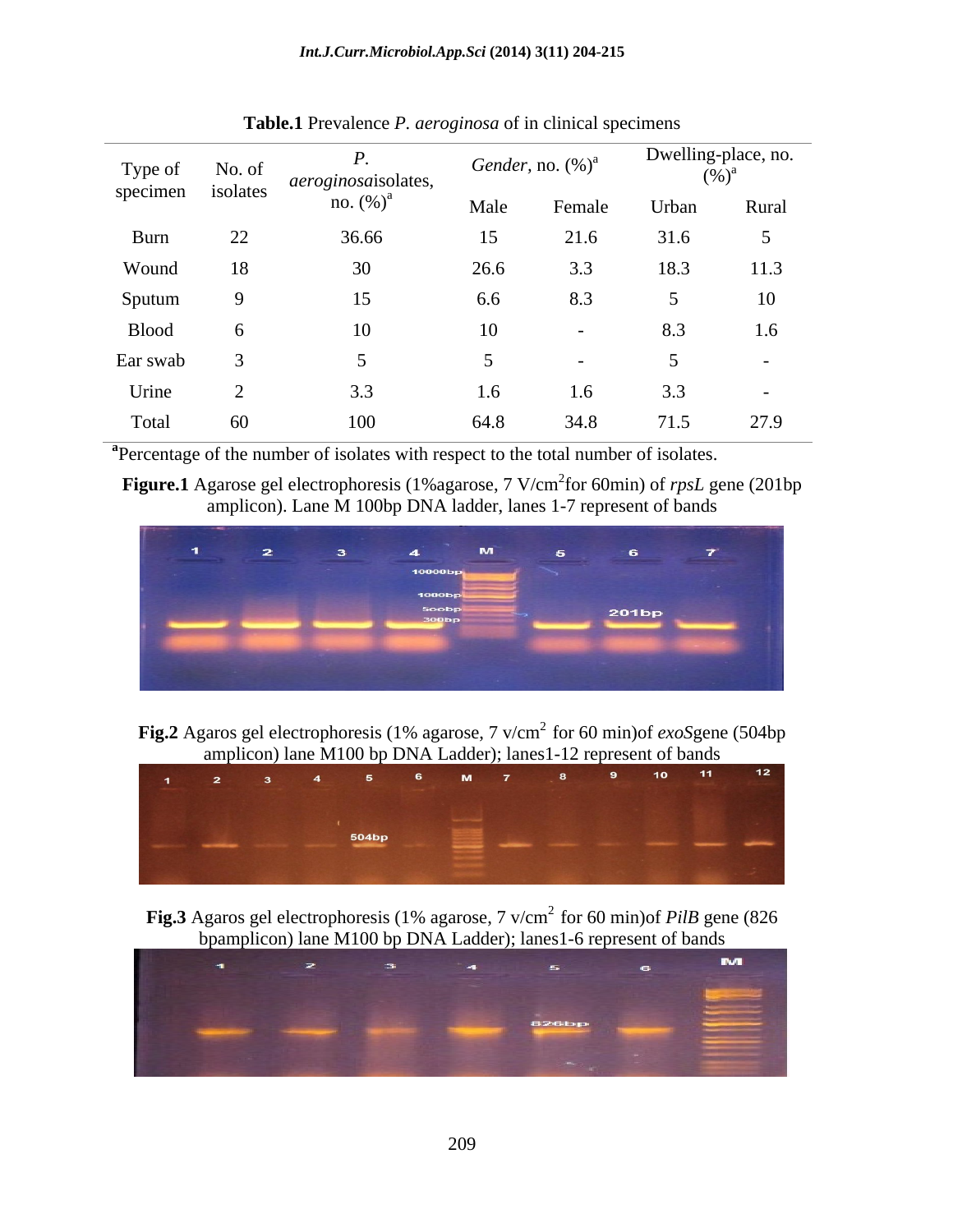**Fig.4** Multiplex PCR: Agarose gel electrophoresis (1% agarose, 7 v/cm<sup>2</sup> for 60 min) of (*exoU,proteaseIV*) genes (428bp,752bp amplicon respectively). Lane M 100bp DNA Ladder lanes 1–24 represent of bands



**Fig.5** Multiplex PCR : Agarose gel electrophoresis (1% agarose, 7 v/cm<sup>2</sup> for 40 min).of (QS)genes (1,3, 5,7,9,11) multiplex for (*lasR,lasI*) size products ( 725 bp , 605 bp) respectively While (2 ,4, 6, 8,10) multiplex for (*rhlR , rhlI*) size product (730bp , 625) lane M 100bp DNA Ladder



aaactgctgggcgagatgcacaagttgcgtgctcaagtgttcaaggagcgcaaaggctgg K L L G E M H K L R A Q V F K E R K G W  $\verb§gacgttagt@tccatcgacggagtggaaatcgatggttatgaagcaactcagtccottattac.$ D V S V I D E M E I D G Y D A L S P Y Y atgttgatccaggaagatactcctgaagcccaggttttcggttgctggcgaattctcgat M L I Q E D T P E A Q V F G C W R I L D accactggcccctacatgctgaagaacaccttcccggagcttctgcacggcaaggaagcg T T G P Y M L K N T F P E L L H G K E A  $\verb|cottgctcgccgcacatctgggaactcagccytttcgccataactctggacagaaaaggc|\\$ P C S P H I W E L S R F A I N S G Q K G S L G F S D C T L E A M R A L A R Y S L cagaacgacatccagacgctggtgacggtaaccaccgtaggcgtggagaagatgatgatc Q N D I Q T L V T V T T V G V E K M M I RAGLDVSRFGPHLKIGIERA gtggccttgcgcatcgaactcaatgccaagacccagatcgcgctttacgggggagtgctg VALRIELNAKTQIALYGGVL gtggaacagcgactggcggtttcatgac VEQRLAVS-

aaactgctgggcgagatgcacaagttgcgtgctcaagtgttcaaggagcgcaaaggctgg K L L G E M H K L R A O V F K E R K G W  $\verb§gacgttagt@cctcgacggatggaaacgaattgatggtdtgacgcactcagtccttattac$ D V S V I D E M E I D G Y D A L S P Y Y  ${\tt atgttgatccaggaaqatactcctgaagcccaggttttcggttgctggcgaattctcgaat$ M L I Q E D T P E A Q V F G C W R I L Ð accactggcccctacatgctgaagaacaccttcccggagcttctgcacggcaaggaagcg TTGPYMLKNTFP ELL HGK E.  ${\tt ccttgctcgccgcacatctgggaactcagccgtttcgccatcaactctggacagaaaggc}$ P C S P H I W E L S R F A I N S G Q K G  ${\tt tcgctgggcttttccgactgtacgctggagcgatgcggcgcdcdggcccgctacagcctg$ S L G F S D C T L E A M R A L A R Y S L  $\verb|cagaacqacataccaqacqctqgtqqcdqcaqtaacacaccytagcgqqgaqaaqatqatqacc  
Q N D I Q T L V T V T V G V E K M M I\\$ cgtgccggcctggacgtatcgcgcttcggtccgcacctgaagatcggcatcgagcgcgcg RAGLDVSRFGPHLKIGIERA gtggccttgcgcatcgaactcaatgccaagacccagatcgcgctttacgggggagtgctg VALRIELNAKTOIALYGGVL Ins  $\verb|gtggaacagcgactggcggtittcatgac|$ V E Q R L A V F M fs

Figure (3-9). Mutations in the*LasI* gene of *P. aeruginosa* isolates fromwound. The nucleotide sequence alterations were identified by alignment with the strain PUPa3 sequence. A: The PUPa3sequence; B: The nucleotide in local isolates, insertions (Ins) are indicated. Under the amino acid sequence, frame shifts (fs) are indicated in yellow bold.Cited by: **A: Stander strain**<br>Figure (3-9). Mutations in the Lasl gene of *P. aeruginosa* isolates from wound. The nucleotide<br>sequence alterations were identified by alignment with the strain PUPa3 sequence. A: The<br>PUPa3sequence; B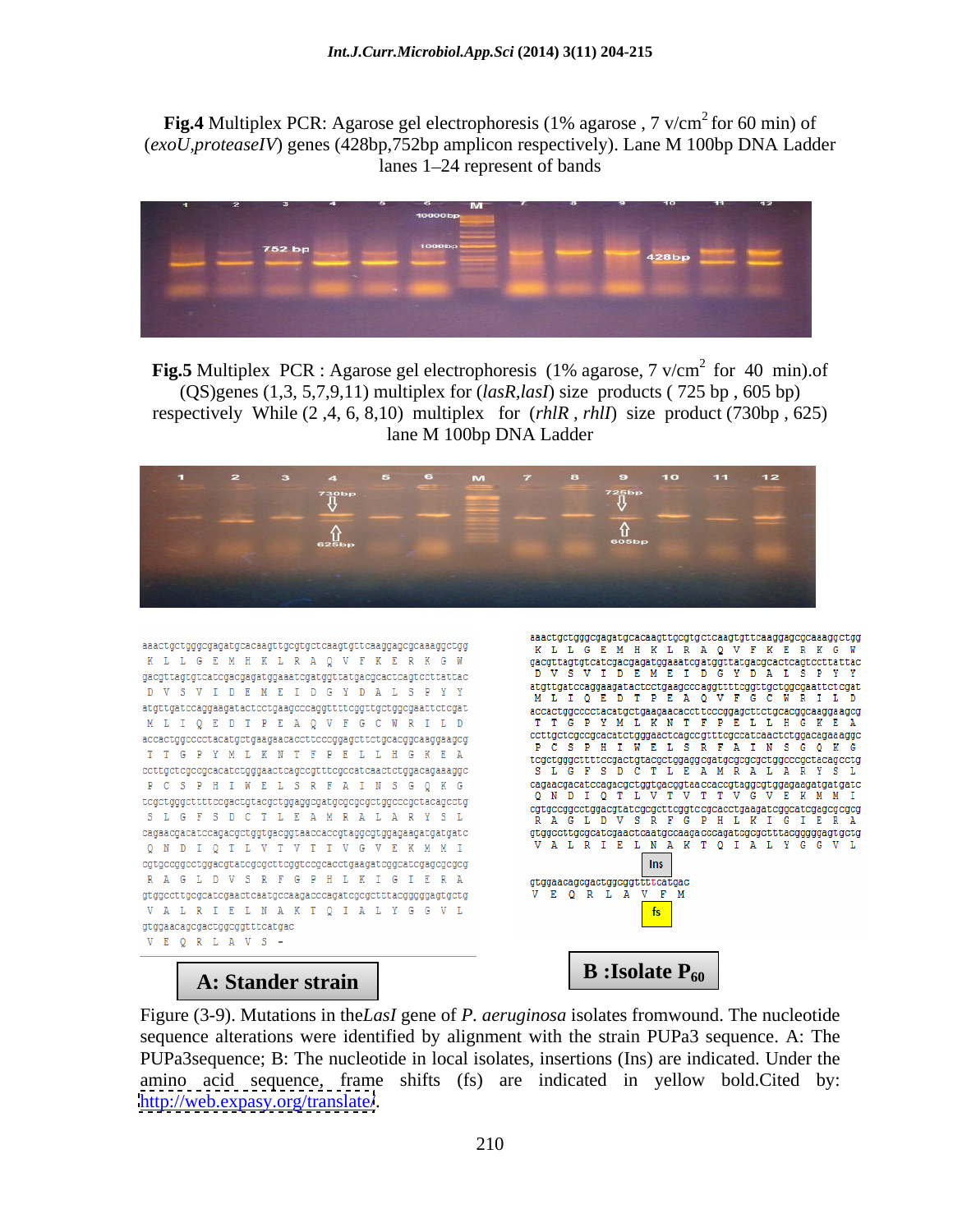```
ctgctgggcgagatgcacaagttgcgtgctcaagtgttcaaggagcgcaaaggctgggac
L L G E M H K L R A Q V F K E R K G W D
gttagtgtcatcgacgagatggaaatcgatggttatgacgcactcagtccttattacatg
V S V I D E M E I D G Y D A L S P Y Y M
ttgatccaggaagatactcctgaagcccaggttttcggttgctggcgaattctcgatacc
LIQED TPEAQVFGCWRILDT
actggcccctacatgctgaagaacaccttcccggagcttctgcacggcaaggaagcgcct
T G P Y M L K N T F P E L L H G K E A P
tgctcgccgcacatctgggaactcagccgtttcgccatcaactctggacagaaaggctcg
C S P H I W E L S R F A I N S G Q K G S
{\tt ctgggottttccgactgtacggctggaggegatgcggcgctggcccgctacagcctgcagL G F S D C T L E A M R A L A R Y S L Q
aacgacatccagacgctggtgacggtaaccaccgtaggcgtggagaagatgatgatccgt
N D I Q T L V T V T T V G V E K M M I R
gccggcctggacgtatcgcgcttcggtccgcacctgaagatcggcatcgagcgcgcggtg
A G L D V S R F G P H L K I G I E R A V
\verb§gcttgcgeate \verb§gaactcaatgccaagacccagate \verb§gctottacggggggggtdgtggbgA L R I E L N A K T Q I A L Y G G V L V
gaacagcgactggcggtttcatgac
E Q R L A V S -
```
**A: Stander strain B** : Isolate P<sub>54</sub>



**Figure (3-10)** Mutations in the*lasI* gene of *P. aeruginosa* isolates from wound patients. The nucleotide sequence alterations were identified by alignment with the strain*.*M18 sequence. A:The M18 sequence; B: The nucleotide substitutions in local isolates, substitutions are indicated. Under the amino acid sequence, silent (si) are indicated in yellow bold. Cited by: <http://web.expasy.org/translate/>.

```
aaactgctgggcgagatgcacaagttgcgtgctcaagtgttcaaggagcgcaaaggctgg
K L L G E M H K L R A Q V F K E R K G W
gacgttagtgtcatcgacgagatggaaatcgatggttatgacgcactcagtccttattac
D V S V I D E M E I D G Y D A L S P Y Y
{\tt atgtty atccagger} {\tt gaa} {\tt gaa} {\tt atactcc} {\tt tgaagcc} {\tt caggttttc} {\tt ggttyc} {\tt ggaattctc} {\tt gaa} {\tt tcc} {\tt gaa}M L I Q E D T P E A Q V F G C W R I L D
accactggcccctacatgctgaagaacaccttcccggagcttctgcacggcaaggaagcg
T T G P Y M L K N T F P E L L H G K E A
ccttgctcgccgcacatctgggaactcagccgtttcgccatcaactctggacagaaaggc
P C S P H I W E L S R F A I N S G Q K G
S L G F S D C T L E A M R A L A R Y S L
cagaacgacatccagacgctggtgacggtaaccaccgtaggcgtggagaagatgatgatc
Q N D I Q T L V T V T T V G V E K M M I
cgtgccggcctggacgtatcgcgcttcggtccgcacctgaagatcggcatcgagcgcgcg
 RAGLDVSRFGPHLKIGIERA
gtggccttgcgcatcgaactcaatgccaagacccagatcgcgctttacgggggagtgctg
 V A L R I E L N A K T Q I A L Y G G V L
gtggaacagcgactggcggtttcatgac
VEQRLAVS -
```
gacgttagtgtcatcgacgagatggaaatcgatggttatgacgcactcagtccttattac DV SV I DEMEI DGYDAL SPYY atgttgatccaggaagatactcctgaagcccaggttttcggttgctggcgaattctcgat M L I Q E D T P E A Q V F G C W R I L Ð accactggcccctacatgctgaagaacaccttcccggagcttctgcacggcaaggaagcg T T G P Y M L K N T F P E L L H G K E A ccttgctcgccgcacatctgggaactcagccgtttcgccatcaactctggacagaaaggc P C S P H I W E L S R F A I N S G O K G S L G F S D C T L E A M R A L A R Y S L cagaacgacatccagacgctggtgacggtaaccaccgtaggcgtggagaagatgatgatc Q N D I Q T L V T V T T V G V E K M M I cgtgccggcctggacgtatcgcgcttcggtccgcacctgaagatcggcatcgagcgcgcg RAGLDVSRFGPHLKIGIERA gtggccttgcgcatcgaactcaatgccaagacccagatcgcgctttacgggggagtgctg VALRI E A K T Q I A L Y G G V L L Ins gg gtggaacagcgactggctttttccatgac E Q R L A F S M T fs

aaactgctgggcgagatgcacaagttgcgtgctcaagtgttcaaggagcgcaaaggctgg

K L L G E M H K L R A O V F K E R K G

**Figure(3-11).** Mutations in the*lasI* gene of *P. aeruginosa* isolates from earswab. The nucleotide sequence alterations were identified by alignment with the strain PUPa3 sequence. A: The PUPa3 sequence; B: The nucleotide in local isolates, insertions (Ins), substitutions are indicated. Under the amino acid sequence, frame shifts (fs), missense (ms) are indicated in yellow bold. Cited by: **<http://web.expasy.org/translate/>. A:** Stander strain **b**<br>**http://web.expasy.org/translate/.**  $\frac{1}{2}$ **<br>and**  $\frac{1}{2}$  **isolate P<sub>24</sub><br>and**  $\frac{1}{2}$  **sequence alterations were identified by alignment with the strain PUPa3 se**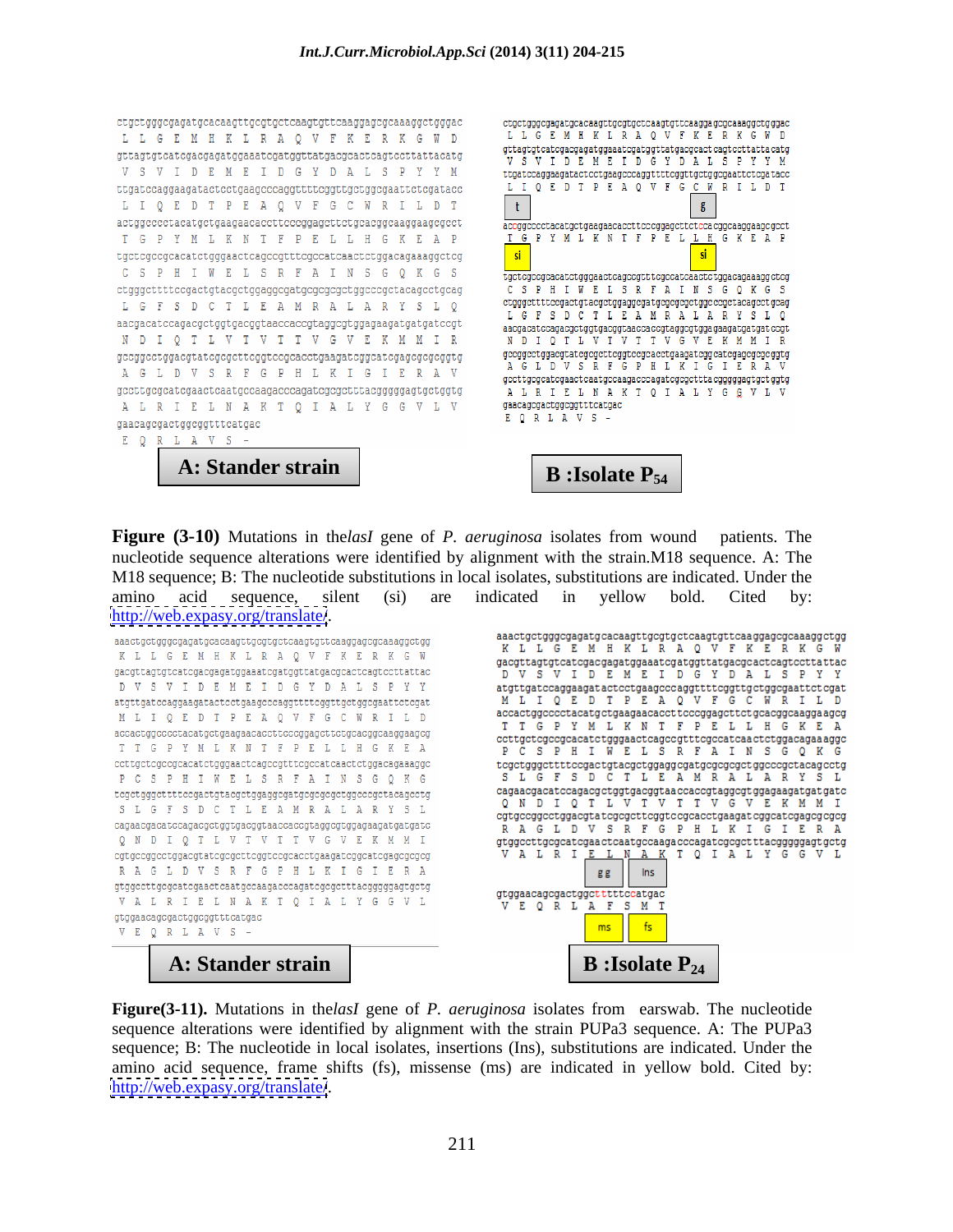

**Figure(3-12) .** Mutations in the*lasI* gene of *P. aeruginosa* isolates from burn patients. The nucleotide sequence alterations were identified by alignment with the strain PUPa3 sequence. A: The PUPa3 sequence; B: The nucleotide in local isolates, insertions (Ins), substitutions are indicated. Under the amino acid sequence, frame shifts (fs), missense (ms)and silent (si) are indicated in yellow bold. Cited by:<http://web.expasy.org/translate/>.





**Figure(3-13).** Mutations in the*rhIR* gene of *P. aeruginosa* isolates from burn patients. The nucleotide sequence alterations were identified by alignment with the strain PUPa3 sequence. A: The PUPa3 sequence; B: The nucleotide in local isolates, insertions (Ins), substitutions are indicated. Under the amino acid sequence, frame shifts (fs) and missense (ms) are indicated in yellow bold.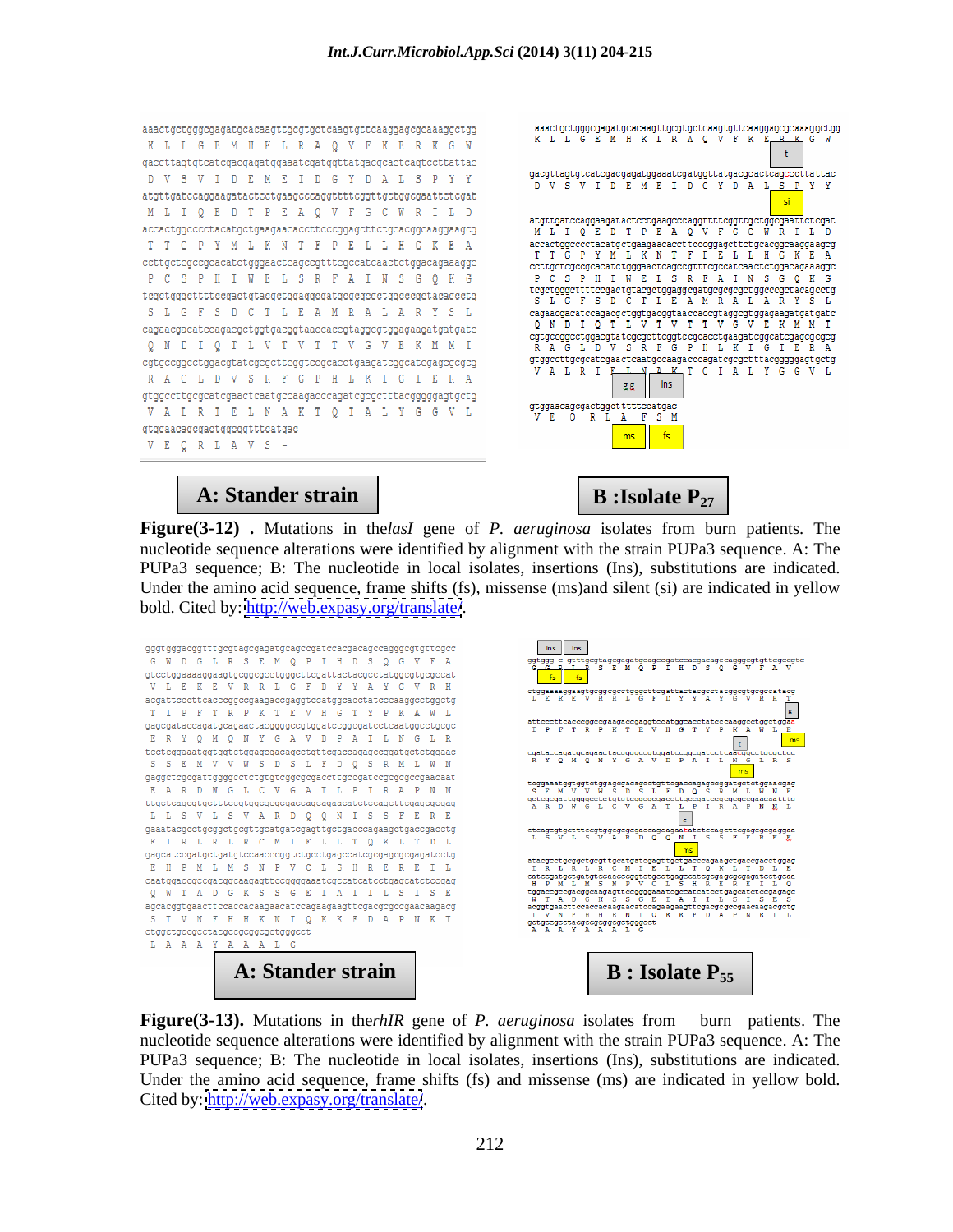

# **A: Stander strain**  $\begin{vmatrix} B & B \end{vmatrix}$  B : Isolate P<sub>24</sub>



**Figure(3-14).** Mutations in the*lasR* gene of *P. aeruginosa* isolates from ear swab. The nucleotide sequence alterations were identified by alignment with the strain PUPa3 sequence. A: The PUPa3 sequence; B: The nucleotide in local isolates, substitutions are indicated. Under the amino acid sequence, sense (si) are indicated in yellow bold. Cited by: <http://web.expasy.org/translate/>.

This difference in the functionality of the QS system between mucoid and non mucoid isolates strongly support that intact *lasR*. This isolate is P60 and have different adaptation strategies are mutations in the *lasI* gene of *P*. different adaptation strategies are mutations in the *lasl* gene of *P*. employed by the two phenotypes *aeruginosa* isolated from wound, (Bjarnsholt *et al.,* 2009). Furthermore, mutation was found to correlate with urban female in patient. This result indicated that the high incidence rate of mutation in hospital environments to frame shifts and point mutation (both compared to other represent best media to

Analysis showed that the wild-type sequences of QS genes (*lasR* and *rhlR* as well as of the genes *lasI* and *rhlI* encoding the signal molecule) were conserved among the *P. aeruginosa* isolates. From 10

recombination between related species. The either stop codons or sub<br>conserved semi-conserved isolates, we only found a 2 occurrence of a loss of function mutation in *lasI* gene and intact *lasR*. This isolate is P60 and have mutations in the *lasI* gene of *P. aeruginosa* isolated from wound, insertions (Ins) tat position+571. This isolate positive for *rhlI, lasI*, *lasR* while harbor *exoU, TC, PilB* from virulence factors genes insertion mutation leading transitions and transversions) resulting in either stop codons or substitutions in conserved semi-conserved or non conserved amino acid.

> Moreover, mutations in *lasI* gene of P27 isolate from burn patients. This isolate positive for *rhlR, lasR, lasI* while negative to *rhlI* gene also harbored *exoU, exoS* and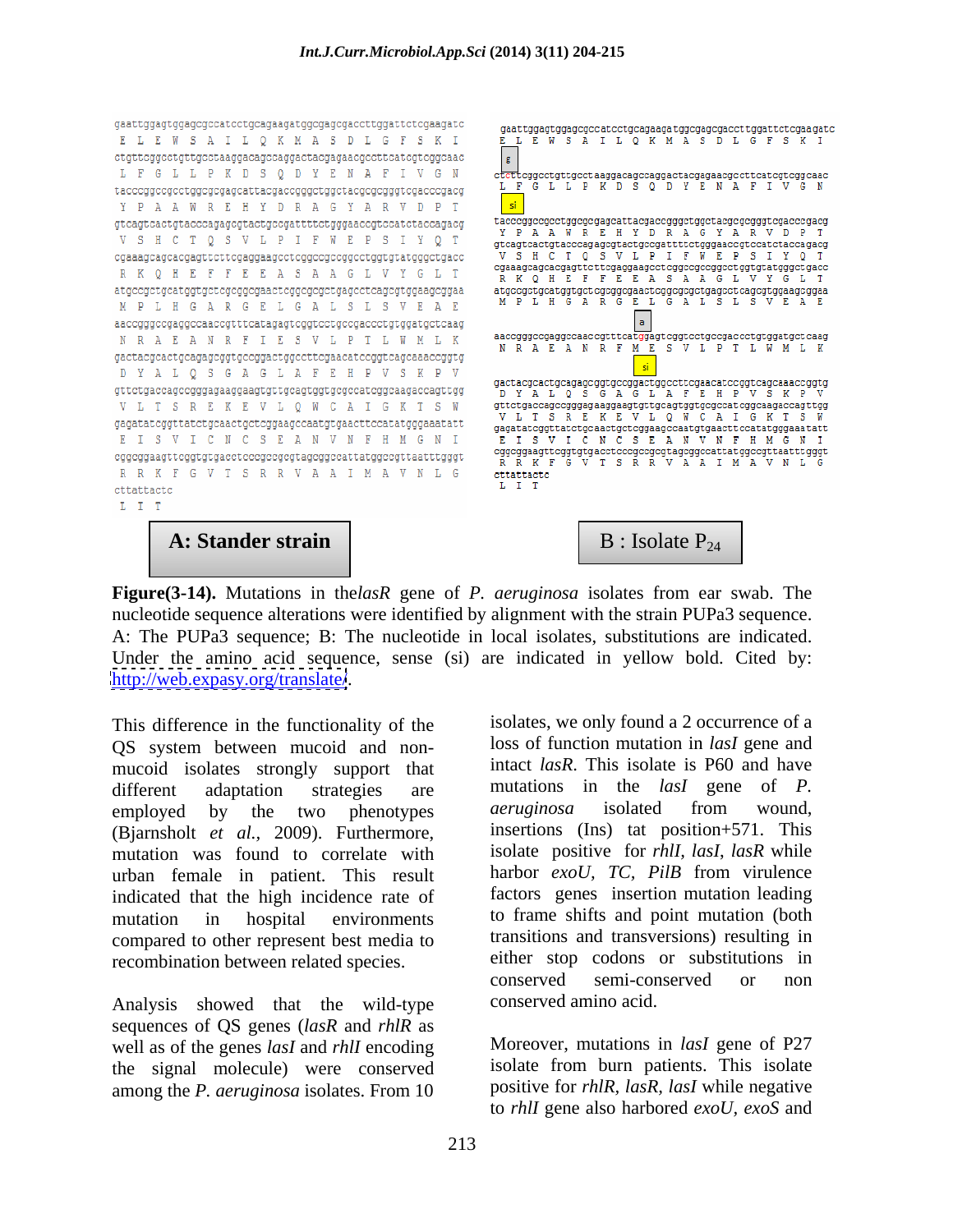*TC* from virulence factor gene insertion **References** cat position+564 may lead to frame shift & missenceat position+557, +558 and single nucleotide polymorphism at M.A. 2011. Profile of *Pseudomonas* position  $111+$  (t/c) that silent mutation. Also mutations in *lasI* gene of P24 isolate antibiogram study. Ann. Coll. Med. from ear swab. Insertion c at position +564 *Mosul.*, 37(1): 57–65. may lead to frame shift and missenceat Bjarnsholt, T., Jensen, P.O., Fiandaca, M.J., position+560, +561. This isolate positive for *rhlI, lasI, rhlR* and *lasR* while negative *Pseudomonas aeruginosa* biofilms in for all virulence factor. As well as the respiratory tract of cystic fibrosis mutations in the *lasI* gene of P54 isolates from wound patients. Single nucleotide polymorphism at position  $572+(t/c)$  & Bosgelmez, G.T., Ulusov, S. 2008.  $601(g/c)$  that silent mutation, no change Characterization of N-butanoyl-ltranslate amino acid, This isolate positive for *rhlI, lasI* while negative for *rhlR, lasR* gene also harboured only *exoU* from virulence factor gene. However, *lasR* for the P24 isolate showed two silent mutation Bradford, P.A. 2001. Extended – spectrum at position +74(g/c) & +398(a/g).  $\beta$ -lactamases in the 21<sup>st</sup> century: Bjarnsholt *et al.* (2009) indicates that these silent mutations have no effect on the functionality of the gene and its encoded product. Mutations preferentially occurred in the genes encoding the regulatory Caltoir, V., Gilibert, A., Glaunec, J.M., proteins, in accordance with previous observations (Heurlier *et al.,* 2006).While many mutation observed in *rhlR*, like *aeruginosa* from positive blood isolate P55 from wound have insertion mutation at position+ $14&6$  and three missence are indicated at 1186–1476. position+186,+235,+403.this isolates have Cevahir, N., Demir, M., Kaleli, I., Gurbuz, only *rhlR* and harbour only *exoU* from TC from virtuality the product process in exciter generation of the season points of the season points of the season points of the season points of the season points of the season points of the season points and the seaso

increase in mutation frequencies leading to baumannii strains. J. Microbiol. a weak mutator phenotype of the isolates was found to correlate with the loss of functionality of either *lasR* or *rhlR*.

This also suggest that a treatment with isolated from contact lens-and non drugs interfering with QS is useful, but in some cases when virulence factors encoding in different strategies beside QS

- Al-Habib, M.H., Al-Gerir, A., Hamdoon, M.A. 2011. Profile of *Pseudomonas aeruginosa* in burn infection and their antibiogram study. *Ann. Coll. Med. Mosul.,* 37(1): 57–65.
- Pedersen, J., Hansen, C.R. 2009. patients. *Pediatr. Pulmonol.,* 6: 547 558.
- Bosgelmez, G.T., Characterization of N-butanoyl-l homoserine lactone (C4-HSL) deficient clinical isolates of *Pseudomonas aeruginosa. Microbial. Pathog.,* 44: 13–19.
- Bradford, P.A. 2001. Extended spectrum  $\beta$ -lactamases in the 21<sup>st</sup> century: st century: characterization, epidemiology and detection of this important resistance threat. *Clin. Microbiol. Rev.,* 14: 933 951.
- Lannay, N., Bait, L., Legr, D. 2010. Rapid detection of *Pseudomonas aeruginosa* from positive blood cultures by quantitative PCR. *Annals. Clin. Microbial. Antimicrob.,* 9(21): 1186–1476.
- virulenc factors genes biofilm production, gelatinase activity, Bjarnsholt *et al.* (2009) approved that and mannose-resistent hemagglutination *Acinetobacter* M., Tikvesli, S. 2008. Evalution of and mannose-resistent hemagglutination *Acinetobacter*   $$ *Immunol. Infect.,* 41: 513-518.
	- Choy, M., Stapleton, F., Willcox, M., Zhu. 2008. Compaction of virulence factors in *Pseudomonas aeruginosa* strains isolated from contact lens-and non contact lens -related keratitis. *J. Med. Microbial., 57: 1539-1546.*

Dénervaud, V., TuQuoc, P., Blanc, D.,